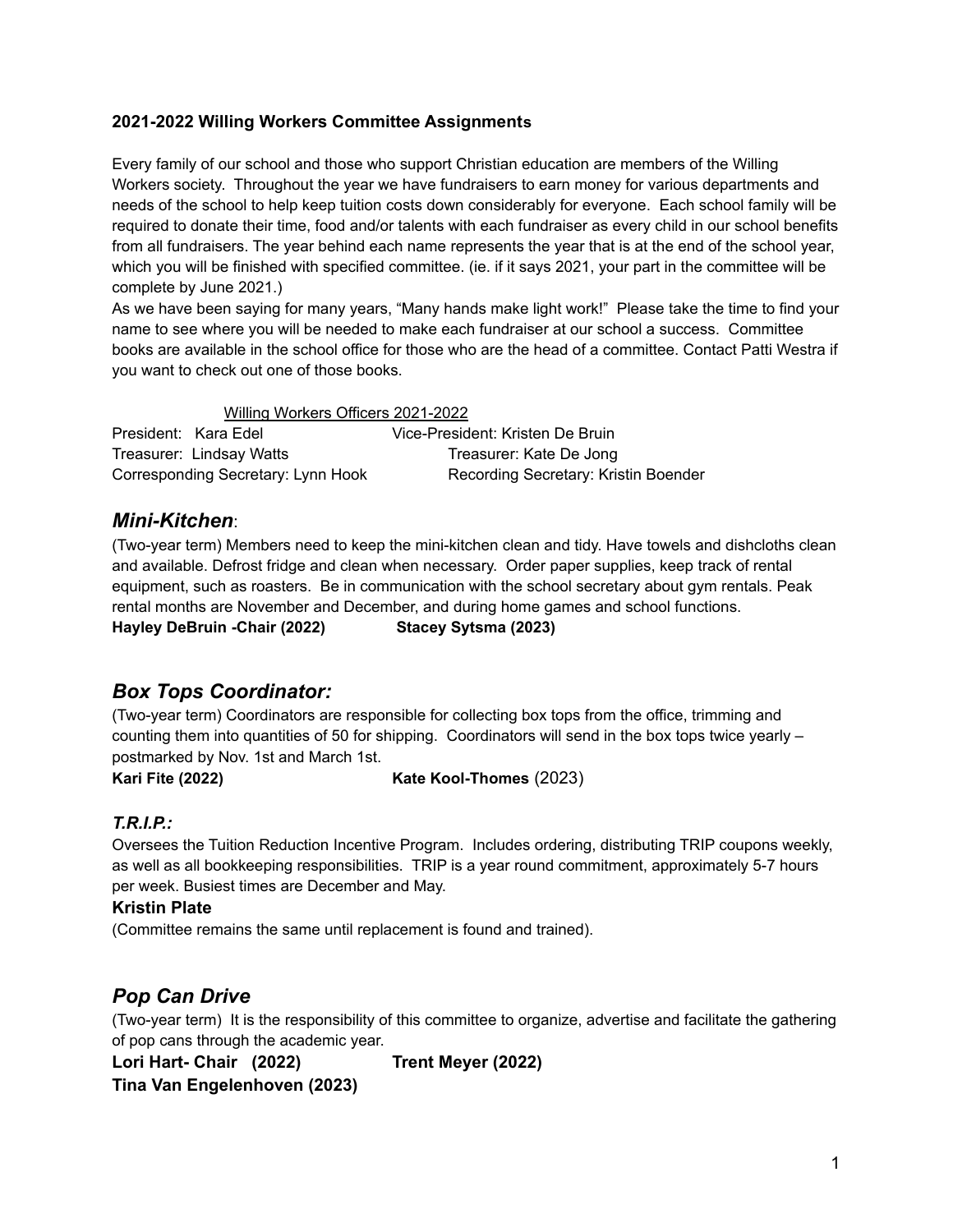## *OSCI Crusader 5K/Mile Race:* **Saturday, September 4**

(One-year term) Will need to be present to help with race day. Help with organizing ahead of time, day of race will need to help with timing, directing traffic, set-up, registration. (Chairi and Co-chair will remain until replacement is found and trained.)

**Leah Bruxvoort -Chair Deann De Groot - co-chair Merribeth DeGroot (2022) Angela Hoover (2022)**

**Taylor Zimmerman (2022) Steve Roozeboom (2022)**

# *Harvest Festival: September 4*

This night includes a meal and activities for the whole family to enjoy with a variety of games and pri

| ils night includes a meal and activities for the whole family to enjoy with a variety of games and prizes. |                                 |  |
|------------------------------------------------------------------------------------------------------------|---------------------------------|--|
| <b>Steering and Publicity: (Three-year term)</b>                                                           |                                 |  |
| The steering committee is responsible for overseeing and organizing the event with the other               |                                 |  |
| Harvest Festival Committees. They are also responsible for publicity and helping the                       |                                 |  |
| sub-committees in any way needed, as well as preparing the moneybox for change. Three                      |                                 |  |
| organizational meetings before the event and one follow-up meeting after is required. All                  |                                 |  |
| meetings are in the evening. (In the school year 2021/22, this committee will help with the 75th           |                                 |  |
| anniversary celebration day)                                                                               |                                 |  |
| Autumn Reisetter (2024)                                                                                    | (2024)                          |  |
| (2024)                                                                                                     |                                 |  |
| Food: (Three-year term)                                                                                    |                                 |  |
| The Food Committee is responsible for planning and preparing the meal. They also call for food             |                                 |  |
| donations and find volunteers to help serve if needed. They begin setting up tables and                    |                                 |  |
| decorations after school the night of the event, but may need to begin meal preparation during the         |                                 |  |
| day. Two organizational meetings before the event and one follow-up meeting after is required. All         |                                 |  |
| meetings are in the evening. (In the school year 2021/22, this committee will help with food for the       |                                 |  |
| 75th anniversary celebration, helping set up for the waffle breakfast, serve, and then also serve          |                                 |  |
| morning coffee time. All under direction of the anniversary committee/advancement.)                        |                                 |  |
| Carol De Ronde (kitchen consultant)                                                                        | Georgina DeRonde - Chair (2023) |  |
| Rebecca Hoksbergen (2024)                                                                                  | Amie Roberts (2024)             |  |
|                                                                                                            |                                 |  |
| <b>Fun and Games: (Three-year term)</b>                                                                    |                                 |  |
| This committee is in charge of the games at the Harvest Festival. They make phone calls asking             |                                 |  |
| for donations for prizes and pick up all the donations. They decide what games to use and set up           |                                 |  |
| and take down the games the night of the festival. Two organizational meetings before the event            |                                 |  |
| and one follow-up meeting after is required. All meetings are in the evening. (For the school year         |                                 |  |
| 2021/22, we will have you helping with the games for the 75th anniversary celebration under                |                                 |  |
| direction of advancement committee)                                                                        |                                 |  |
| (2022)                                                                                                     | (2024)                          |  |
| (2024)                                                                                                     |                                 |  |
|                                                                                                            |                                 |  |

## *Set-up/Clean-up Crews: Dates: TBA (Sept. 4th & Feb.) - 1 year term*

(One-Year Term) This crew will serve the Harvest Festival and Auction. They are required to set up and clean up as instructed by the steering committees. They need to be at each event before it begins, generally mid-afternoon to help set up and at the end of the event between 8:00p.m.-10:00p.m. to tear down. No additional meetings are required.

**Taaf and Debbie Vermeulen (2022) Kristy DeZwarte (2022) Andy and Stephanie Abrams(2022)**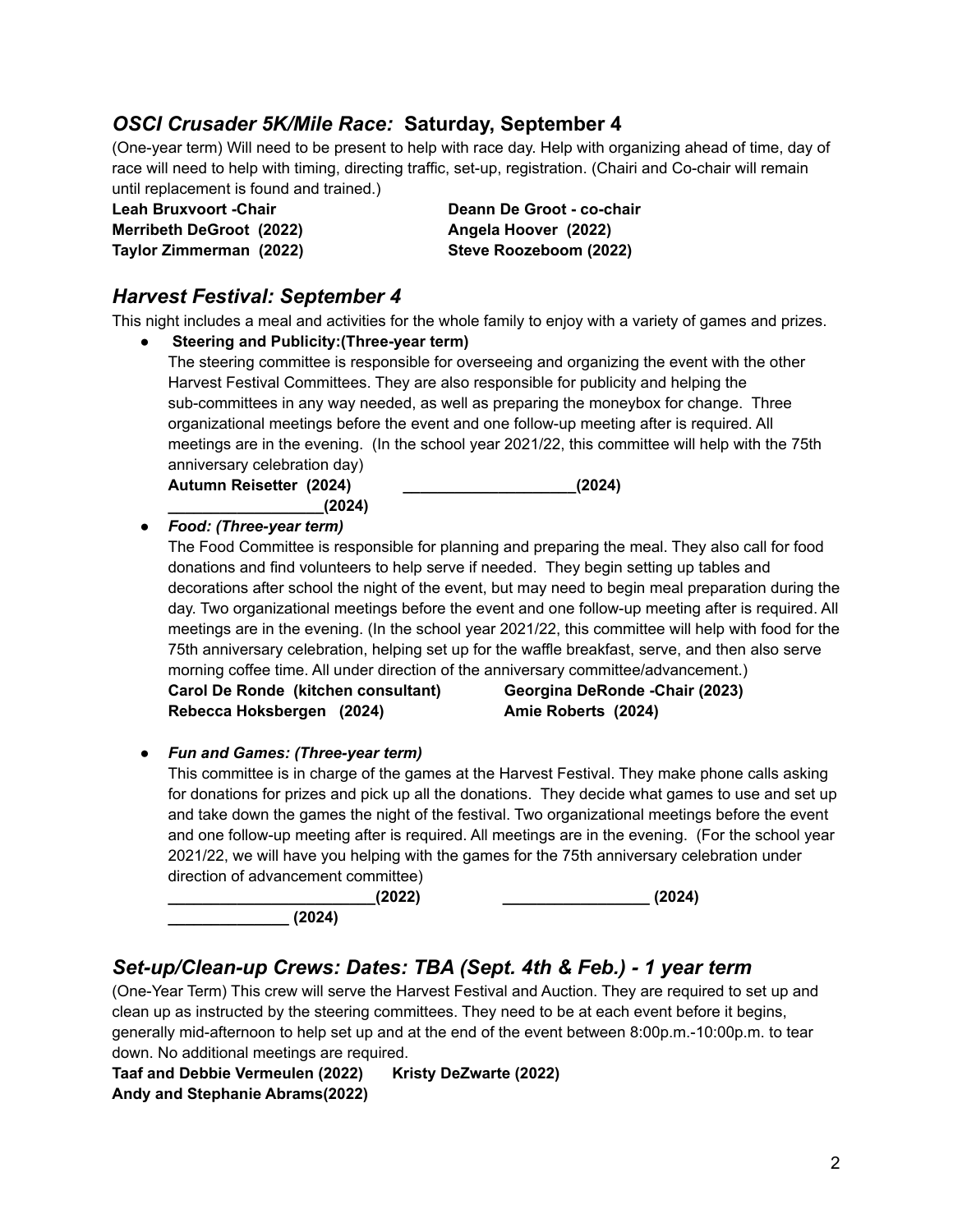# *Book Fair: Date: October* (Two-year term)

This committee is responsible for coordinating, set up, and tear down of the book fair. Also for getting volunteers to work during open hours of the book fair.

**Kim Hol – Chair (Chair remains the same until replacement is found and trained.) Heather Emehiser (2022) Amy Walker (2023)**

## *Believe Kids Fundraiser: Date: October/November* (Two-year term)

Work with a coordinator out of Norwalk to get sales packets for food and gifts to distribute to students. Sales will be over a two week period at the end of October, both online and packets. You will help distribute the prepacked orders near Thanksgiving.

**Kristin Van Zee – Chair (Chair remains the same until replacement is found and trained.) Jenessa Kaisand (2022)**

## *Christmas Bake Sale & Vendor Event: Date: TBA -late Nov/early Dec*

● *Cookie Decorating* **(Three-year term)** Chair and co-chair will remain the same until someone new is found and trained)

This committee will help make and decorate Christmas cookies. Members must be present for bake day and decorating day. Both during the day, usually on a weekday and packing is the evening of the decorating day.

**Cassia Boender- Chair Sarah Bruxvoort - co-chair Rachel Groenenboom (2023) Courtney De Bruin (2023) Amanda Steinbach (2023) Stacey Boender (2024)**

● *Bake Sale* **(Two-year term)** Chair remains the same until replacement is found and trained. Members of this committee will help coordinate a Christmas Bake Sale. Members will be responsible to help with making phone calls for donations, organizing packaging supplies for baked items. They will also help set-up the night before the sale and help the day of the sale.

**Chrys Bregar (2023) \_\_\_\_\_\_\_\_\_\_\_\_\_\_\_(2023)**

**Crystal Fawcett, co-chair Morgan Younger, co-chair Jennifer DeJong (2022) Natalie Nunnikhoven (2023)**

**• Christmas Vendor Event** (Committee remains the same until a replacement is found and trained.)

This committee will organize a vendor event. This event is to be held during the Christmas Bake Sale, where home based businesses and crafters can rent a designated area to display and sell their goods.

**Mary Beth Jackson Kristi Jabaay**

*● Christmas Bake Sale/Vendor Event Advertising* **(Two-year term)** This committee will gather information from the Christmas bake sale and vendor fair chairs. Then be in charge of advertising for the Christmas bake sale/vendor fair. **Kristen Van Donselaar (Winter 2022) Tiffany Beal (2023)**

## *Bids for Kids Auction: Date: February TBA*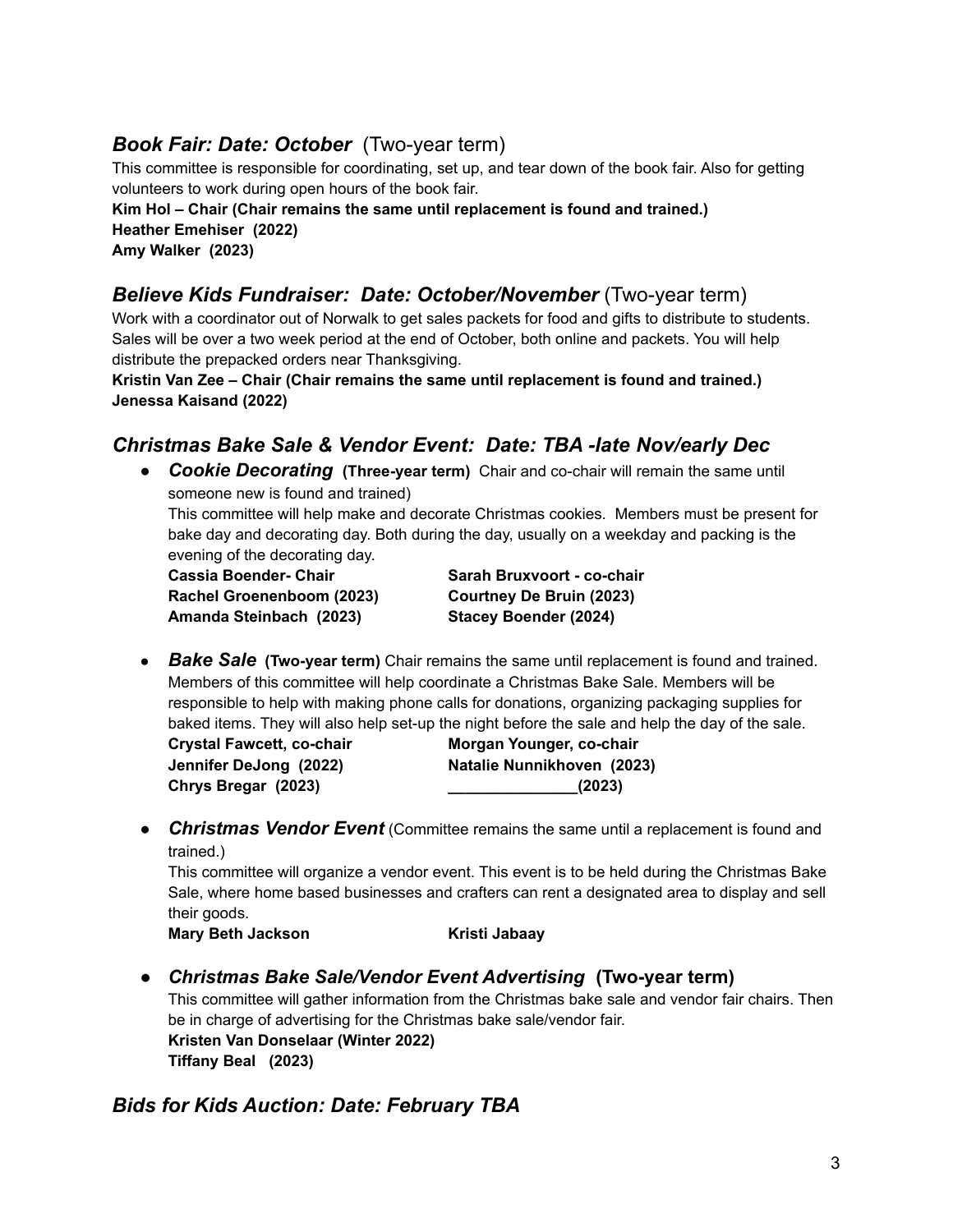This is an evening of fun bidding. All items that are auctioned are donated by constituents and local businesses. The evening also includes a bake sale. *Committee note:* All auction committee members are required to contact 5-10 businesses for donations and help set-up/cleanup the night of the auction.

• **Steering committee:** (All steering committee members will remain the same until a replacement is found and trained) Steering committee is responsible for sending out a donation letter, contacting businesses for donations, advertising, keeping the sub-committees on track, dividing the live/silent auction items, setting up the auction and answering questions the night of the auction. They are also responsible for getting info to the teachers in the even grades regarding the class projects. There will be 2 extra meetings that are only for the steering committee in addition to the full committee meetings.

**Doug & Robbyn De Bruin Erich & Stacy Crill Dan & Lori McKinney Cassie Veldhuizen**

*● Auction Meal:* (Three-year term)

Meal committee is responsible for contacting businesses for donations, planning the meal, and contacting the OSCI kitchen to help purchase additional food if necessary. They are also responsible for setting up, serving, and cleaning up the meal at the auction. An additional meeting might be necessary during the planning stages.

**Anna Schaefer- Chair (Chair remains the same until replacement is found and trained.) Keri Spronk (2022)**

**Steven & Mikaela Peterson (2023) Tiffany Rossi (2024)**

**Bake Sale Auction:** (Two-year term)

Bake Sale committee is responsible for contacting businesses for donations, sending out requests for bake sale items, pricing and organizing items at the auction and the sale of items during the auction. This committee is also needed for taking down the silent auction items. **Tiffany Roozeboom-Chair (Chair remains the same until replacement is found and trained.)**

**Stephanie Hamen (2022)**

#### *● Auction Class Baskets:* (Two-year term)

Class baskets committee is responsible for contacting businesses for donations, deciding themes for the odd grade baskets, and following through with letters to those parents & teachers and also gathering the items from the classrooms. They are also responsible for setting up the baskets for display at the auction. This committee is also needed to help take down the silent auction items during the auction.

**Sean & Danielle Ramthun– Chair (2022) Charlie & Melissa Bowen (2023)**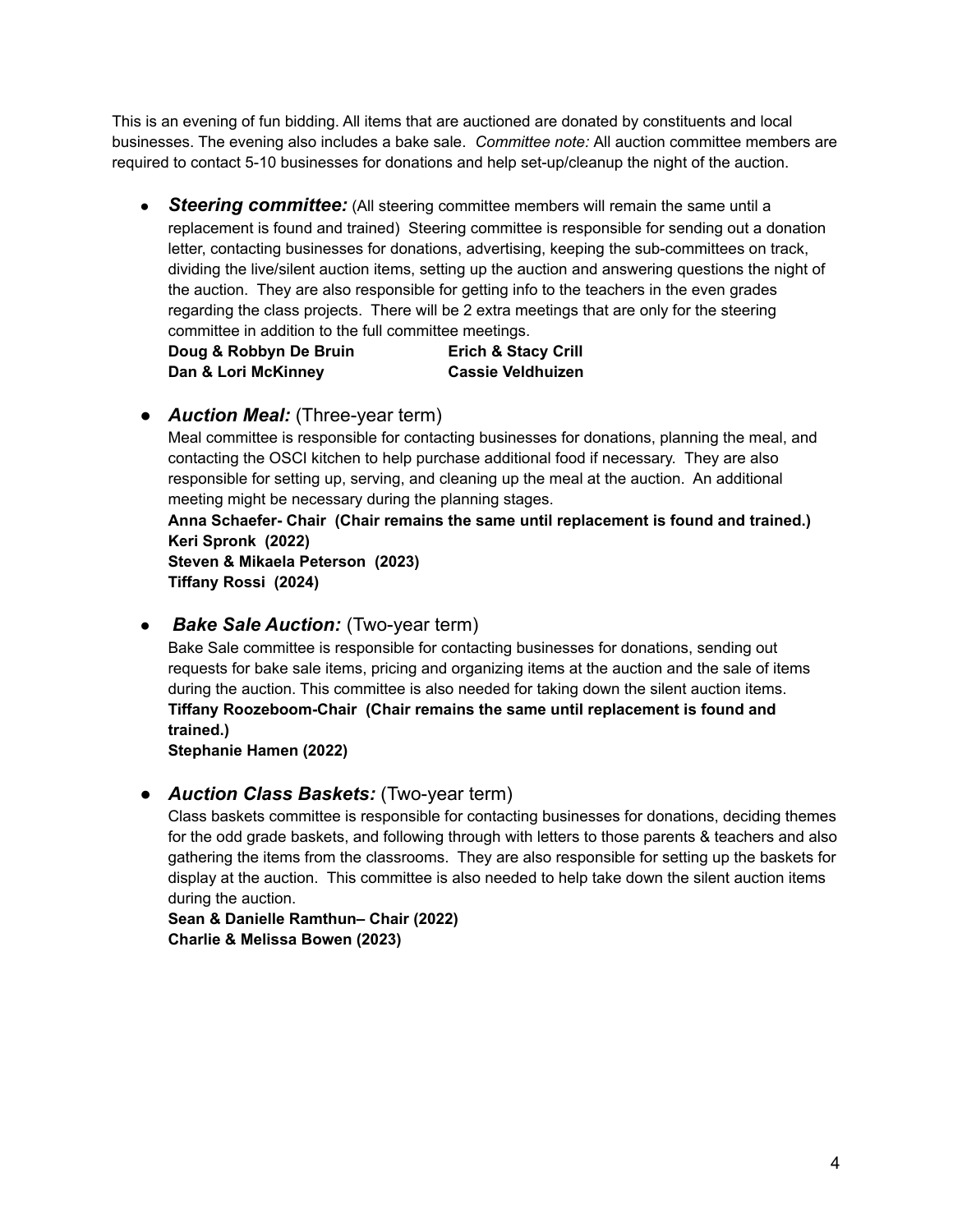#### *(Auction committees continued from previous page)*

**• Computer Committee:** (Chairs remain the same until replacement is found and trained) This committee is responsible for data entry the night of the auction, check in table, raffle and anywhere else needed the night of the auction. S**herwin & Kristin Plate – Co-Chair Matt & Melinda Groenendyk – Co-Chair Jeremy & Emily Jorgensen (2023) (Two-year term)**

#### *● Auction Children's Entertainment:* (Two-year term)

Children's Entertainment is responsible for contacting businesses for donations. They are also responsible for coming up with ideas and implementing these ideas for entertaining the K-5th graders during the auction. They will be responsible for taking care of the kids during the live auction so they will not be able to participate in the auction. An extra meeting might be necessary during the planning stages.

**Allesha Landgrebe-Permanent Chair Amanda Steinbach (2023) Bill & Julie Boender (2022)**

*● Auction Set up/Clean up crew & Silent auction:* (One-year term) Couples will be responsible for contacting businesses for donations. Also, set up Auction the day/night before, tearing down Silent Auction tables and working the Silent Auction room and cleanup after the auction is over. Help out other committees as needed. **Rob & Stephanie Campbell (2022) \_\_\_\_\_\_\_\_\_\_\_\_\_\_\_\_\_\_ (2022) \_\_\_\_\_\_\_\_\_\_\_\_\_\_\_\_\_\_\_ (2022)**

## *School Apparel* (Two-year term)

This person is in charge of designing new T-shirts for the school with help of a local graphic designer. They will also create order forms, organize orders, collect payments and handle distribution of clothing. 1-2 orders are placed during the year based on demand.

**Val Stam (2022) Katie Allmaras (2023)**

## *Poinsettia sale : Date TBA* -sales in October/November (Two-year term)

(Two-year term) This committee will work with local greenhouse to choose dates for kick-off and pick-up. They will be responsible to collect the orders on the turn in day and make sure the money matches the orders. On pick-up day they will need to be at school to assist with product distribution. The committee may also need to find 2-3 volunteers to help with pick up day (maybe day of vendor fair and bake sale). **Becki Gatton(2022)**

#### **Laura and Cory Van Der Wal(2022)**

## *Giving Tree* (Two-year term)

This committee will work with the teachers to create a list of classroom supplies to be added to the giving tree during Grandparents Day. They are responsible for decorating the tree, publicity, and giving. **Tricia Van Roekel- Chair (2022) Alicia Vander Wal (2023)**